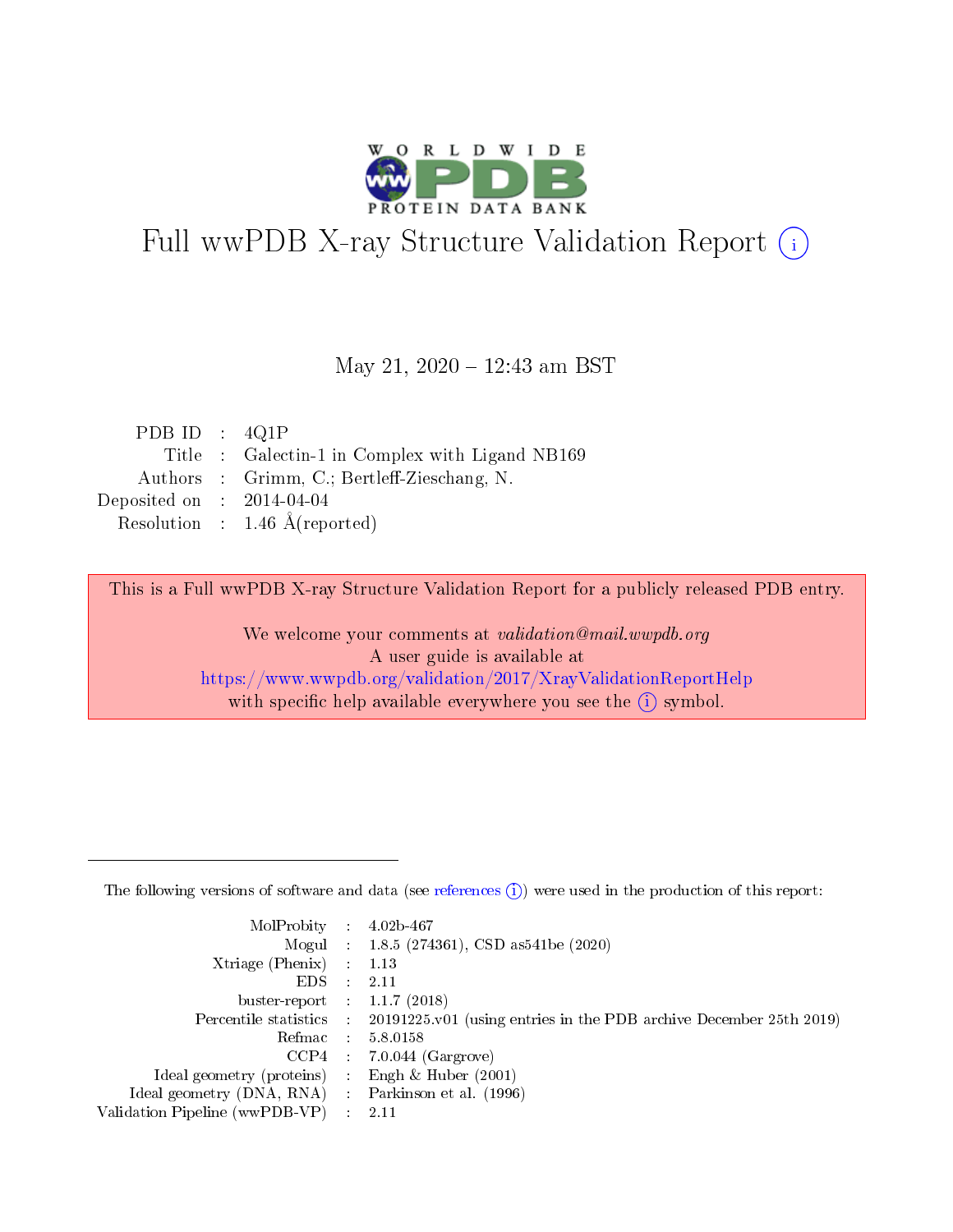# 1 [O](https://www.wwpdb.org/validation/2017/XrayValidationReportHelp#overall_quality)verall quality at a glance  $(i)$

The following experimental techniques were used to determine the structure: X-RAY DIFFRACTION

The reported resolution of this entry is 1.46 Å.

Percentile scores (ranging between 0-100) for global validation metrics of the entry are shown in the following graphic. The table shows the number of entries on which the scores are based.



| Metric                | Whole archive<br>$(\#\mathrm{Entries})$ | <b>Similar resolution</b><br>$(\#\text{Entries}, \text{resolution range}(\text{\AA}))$ |
|-----------------------|-----------------------------------------|----------------------------------------------------------------------------------------|
| $R_{free}$            | 130704                                  | $1156(1.46-1.46)$                                                                      |
| Clashscore            | 141614                                  | $1202(1.46-1.46)$                                                                      |
| Ramachandran outliers | 138981                                  | $1178(1.46-1.46)$                                                                      |
| Sidechain outliers    | 138945                                  | $1178(1.46-1.46)$                                                                      |
| RSRZ outliers         | 127900                                  | $1139(1.46-1.46)$                                                                      |

The table below summarises the geometric issues observed across the polymeric chains and their fit to the electron density. The red, orange, yellow and green segments on the lower bar indicate the fraction of residues that contain outliers for  $>=3, 2, 1$  and 0 types of geometric quality criteria respectively. A grey segment represents the fraction of residues that are not modelled. The numeric value for each fraction is indicated below the corresponding segment, with a dot representing fractions  $\epsilon=5\%$  The upper red bar (where present) indicates the fraction of residues that have poor fit to the electron density. The numeric value is given above the bar.

| Mol | ${\bf Chain \mid Length}$ | Quality of chain |                 |  |  |  |  |  |
|-----|---------------------------|------------------|-----------------|--|--|--|--|--|
|     | 136                       | %<br>86%         | 10%<br>$\cdots$ |  |  |  |  |  |
|     | 136                       | $\%$<br>90%      | 7%              |  |  |  |  |  |

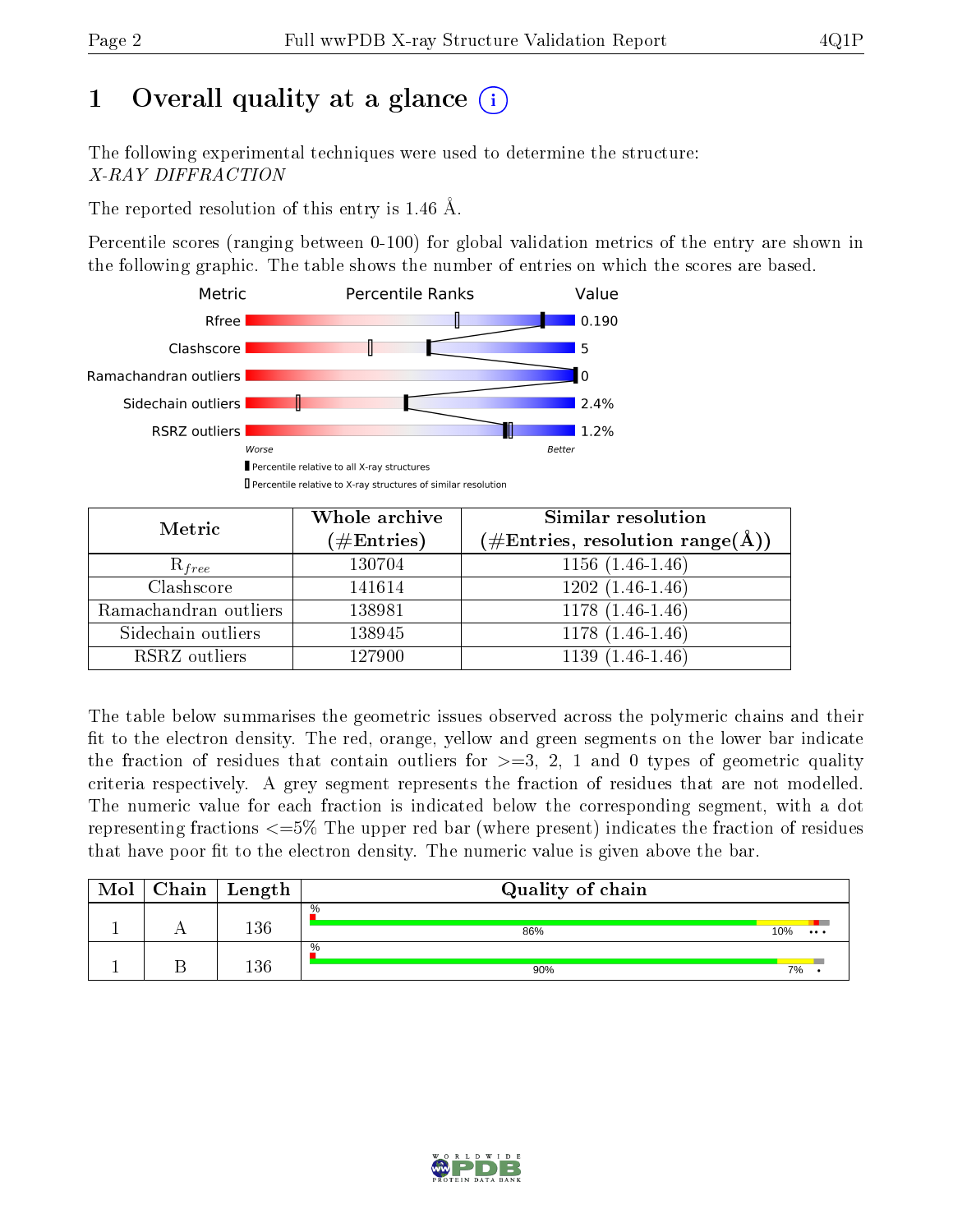# 2 Entry composition (i)

There are 5 unique types of molecules in this entry. The entry contains 4641 atoms, of which 2135 are hydrogens and 0 are deuteriums.

In the tables below, the ZeroOcc column contains the number of atoms modelled with zero occupancy, the AltConf column contains the number of residues with at least one atom in alternate conformation and the Trace column contains the number of residues modelled with at most 2 atoms.

• Molecule 1 is a protein called Galectin-1.

| Mol | $\mid$ Chain   Residues | Atoms   |     |              |       |        | $ZeroOcc \mid AltConf \mid Trace$ |  |  |  |
|-----|-------------------------|---------|-----|--------------|-------|--------|-----------------------------------|--|--|--|
|     | 133                     | Total C |     | H            | - N   |        |                                   |  |  |  |
|     |                         | 2129    |     | 683 1047 184 |       | 204 11 |                                   |  |  |  |
|     | 133                     | Total C |     | H            | -N    |        |                                   |  |  |  |
|     |                         | 2191    | 696 | 1088         | - 189 | 208    | $10\,$                            |  |  |  |

There are 2 discrepancies between the modelled and reference sequences:

| Chain | Residue | Modelled | Actual | Comment        | <b>Reference</b>  |  |
|-------|---------|----------|--------|----------------|-------------------|--|
|       | $-1$    | GLY      | $\sim$ | EXPRESSION TAG | <b>UNP P09382</b> |  |
|       | $-1$    | ЭLY      | $\sim$ | EXPRESSION TAG | <b>UNP P09382</b> |  |

• Molecule 2 is propyl 2-(acetylamino)-4-O-{3-O- $(1$ -benzyl-1H-1,2,3-triazol-4-yl)methyl]-bet a-D-galactopyranosyl}-2-deoxy-beta-D-glucopyranoside (three-letter code: 2XT) (formula:  $C_{27}H_{40}N_4O_{11}$ .



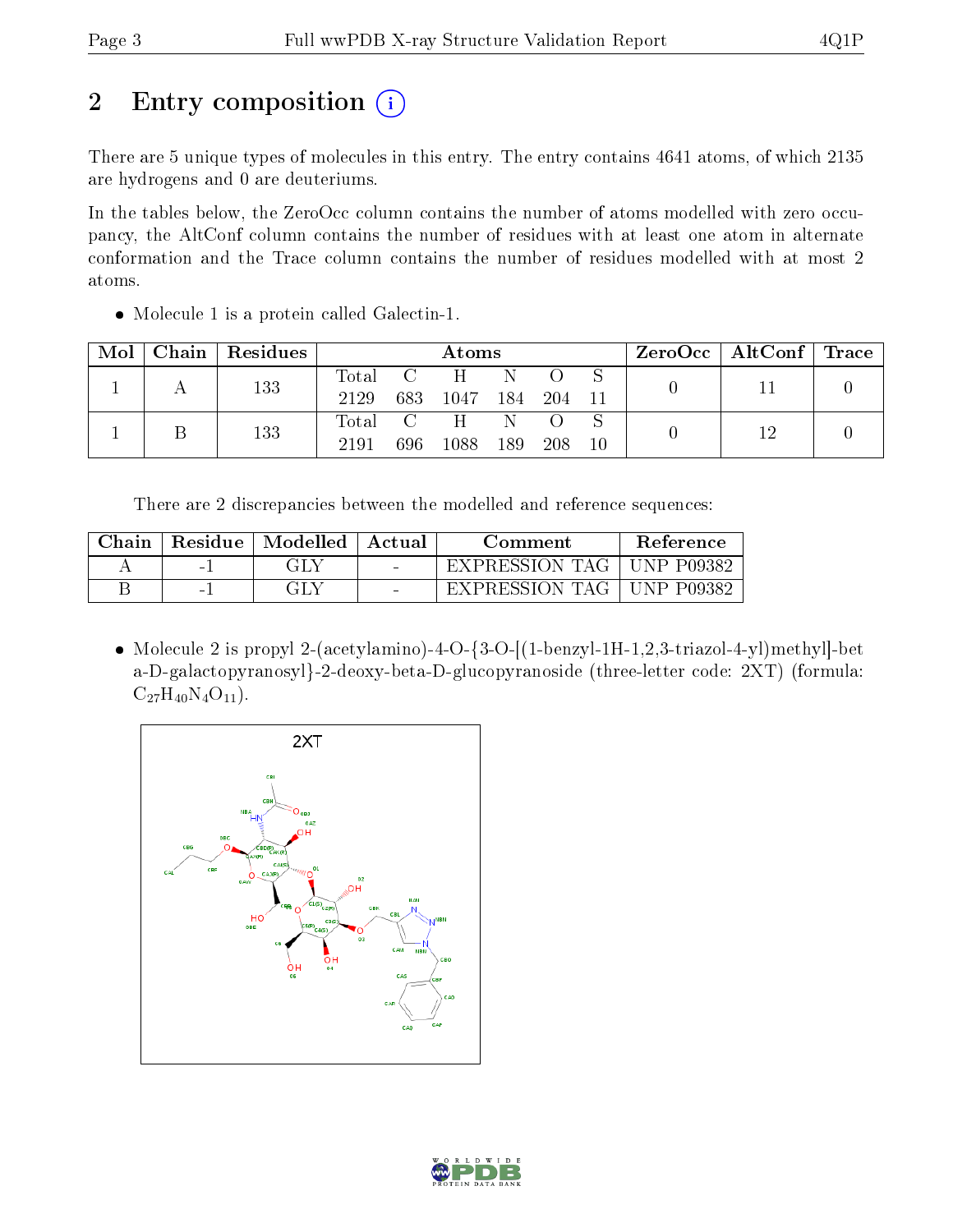|  | $\text{Mol}$   Chain   Residues | Atoms       | $ZeroOcc \mid AltConf \mid$ |
|--|---------------------------------|-------------|-----------------------------|
|  |                                 | Total C N O |                             |
|  |                                 | 42 27 4 11  |                             |
|  |                                 | Total C N O |                             |
|  |                                 | $-27$ 4 11  |                             |

 $\bullet\,$  Molecule 3 is BETA-MERCAPTOETHANOL (three-letter code: BME) (formula:  $\rm{C_2H_6OS}.$ 



|  | $\text{Mol}$   Chain   Residues | Atoms     |  |  | $ZeroOcc$   AltConf |  |
|--|---------------------------------|-----------|--|--|---------------------|--|
|  |                                 | Total C O |  |  |                     |  |

 $\bullet$  Molecule 4 is SULFATE ION (three-letter code: SO4) (formula: O<sub>4</sub>S).



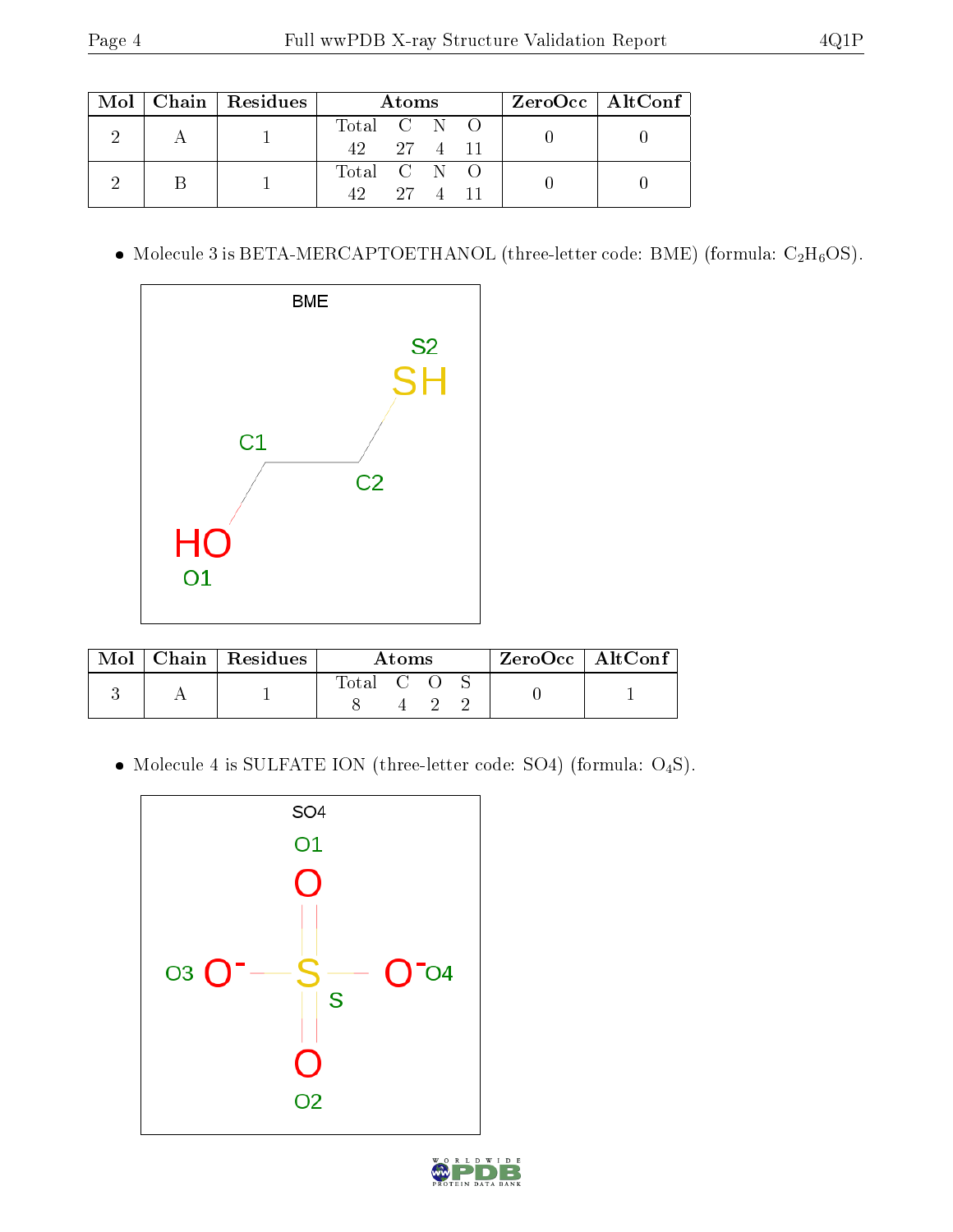|  | $Mol$   Chain   Residues | Atoms |  |  | $ZeroOcc$   AltConf |  |
|--|--------------------------|-------|--|--|---------------------|--|
|  |                          | Total |  |  |                     |  |

 $\bullet\,$  Molecule 5 is water.

|        | Mol   Chain   Residues | Atoms               | $\rm ZeroOcc \mid AltConf \mid$ |
|--------|------------------------|---------------------|---------------------------------|
| h      | 103                    | Total<br>103<br>103 |                                 |
| $\sim$ | 121                    | Total<br>191<br>191 |                                 |

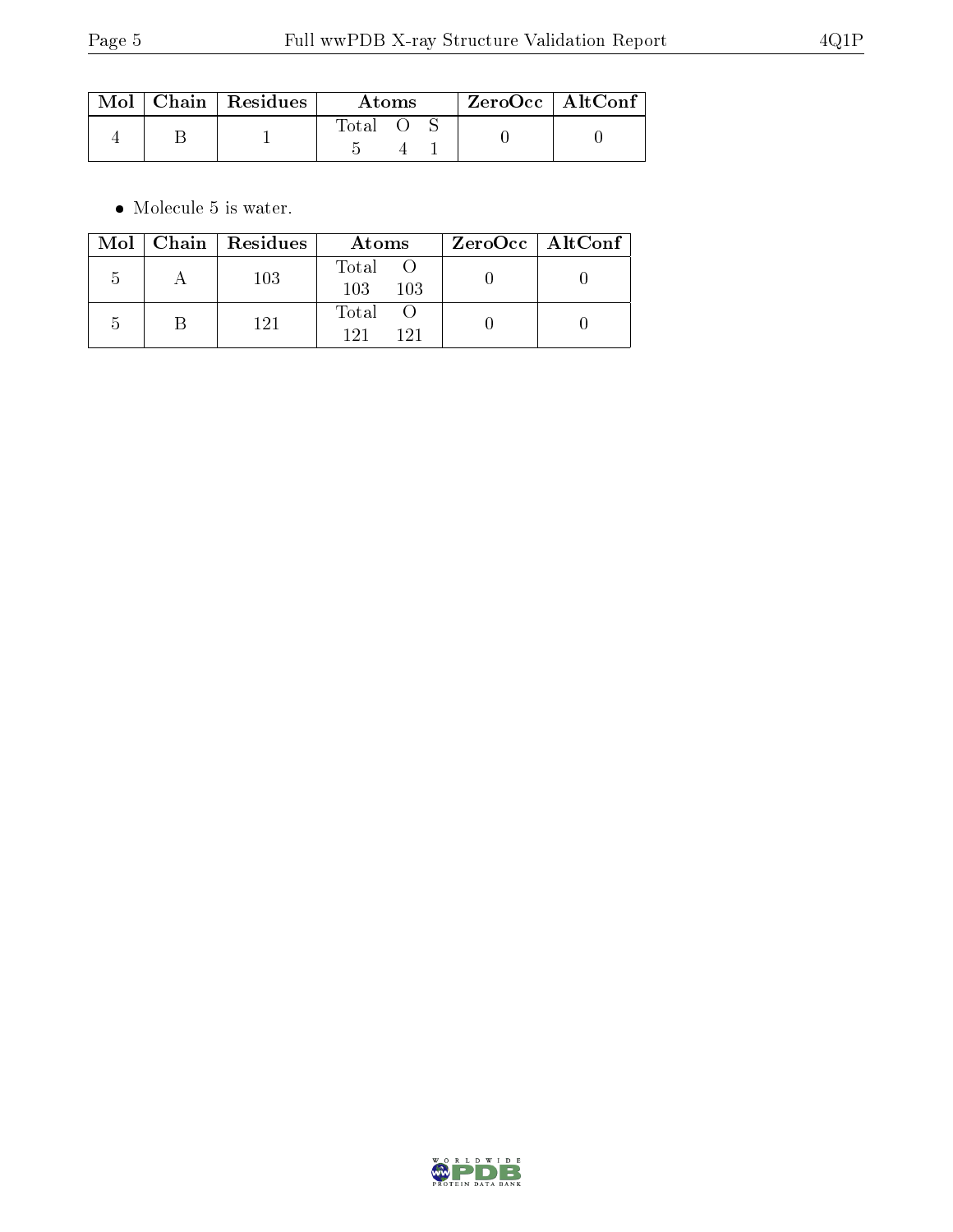# 3 Residue-property plots  $(i)$

These plots are drawn for all protein, RNA and DNA chains in the entry. The first graphic for a chain summarises the proportions of the various outlier classes displayed in the second graphic. The second graphic shows the sequence view annotated by issues in geometry and electron density. Residues are color-coded according to the number of geometric quality criteria for which they contain at least one outlier: green  $= 0$ , yellow  $= 1$ , orange  $= 2$  and red  $= 3$  or more. A red dot above a residue indicates a poor fit to the electron density (RSRZ  $> 2$ ). Stretches of 2 or more consecutive residues without any outlier are shown as a green connector. Residues present in the sample, but not in the model, are shown in grey.



• Molecule 1: Galectin-1

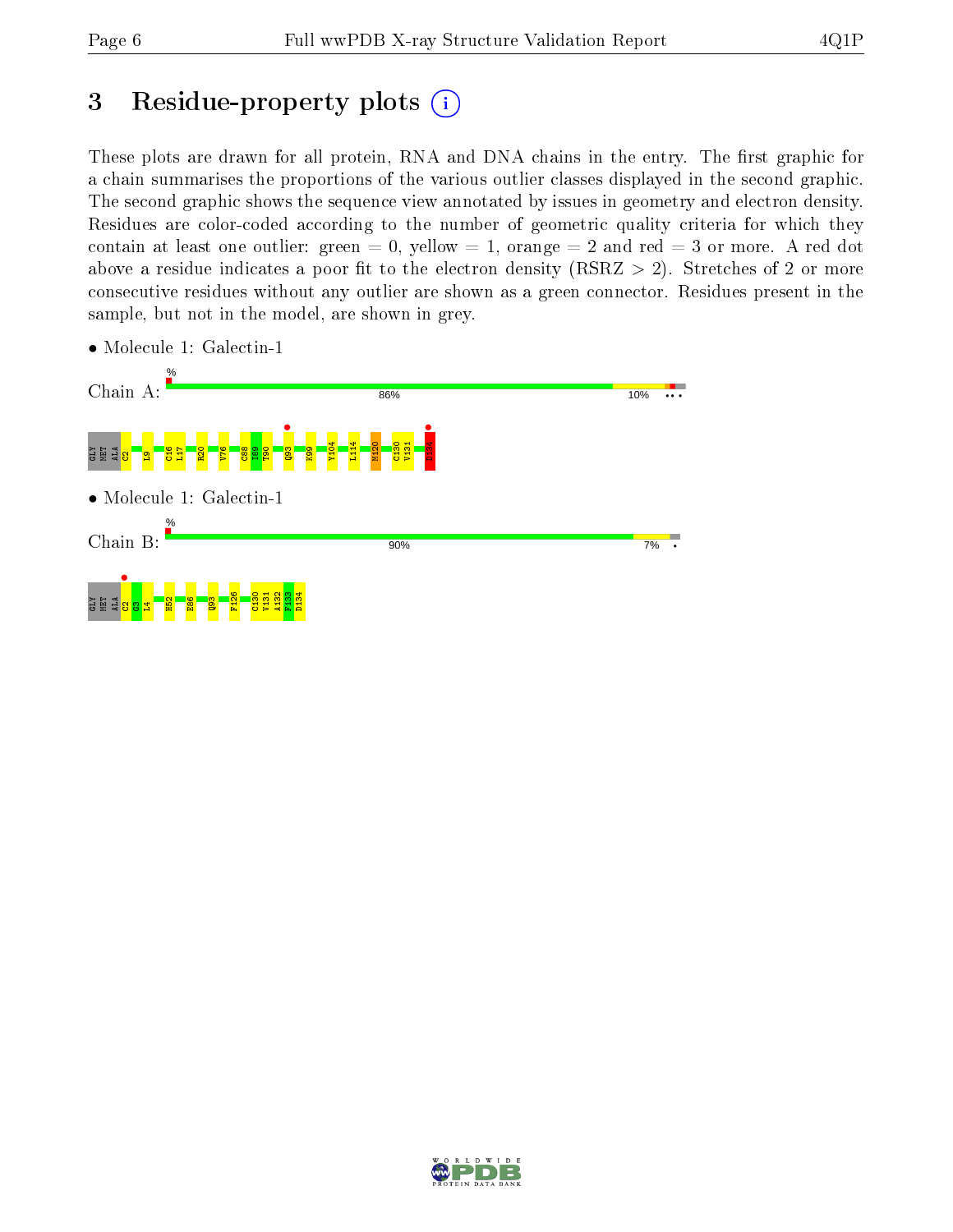# 4 Data and refinement statistics  $(i)$

| Property                                                             | Value                                           | Source                       |
|----------------------------------------------------------------------|-------------------------------------------------|------------------------------|
| Space group                                                          | P 21 21 21                                      | Depositor                    |
| Cell constants                                                       | 58.37Å<br>43.27Å<br>111.07Å                     |                              |
| a, b, c, $\alpha$ , $\beta$ , $\gamma$                               | $90.00^\circ$<br>$90.00^\circ$<br>$90.00^\circ$ | Depositor                    |
| Resolution $(A)$                                                     | 40.32<br>1.46<br>$\frac{1}{2}$                  | Depositor                    |
|                                                                      | 40.32<br>$-1.46$                                | <b>EDS</b>                   |
| % Data completeness                                                  | 99.0 (40.32-1.46)                               | Depositor                    |
| (in resolution range)                                                | $90.0 (40.32 - 1.46)$                           | <b>EDS</b>                   |
| $\mathrm{R}_{merge}$                                                 | (Not available)                                 | Depositor                    |
| $\mathrm{R}_{sym}$                                                   | 0.07                                            | Depositor                    |
| $\langle I/\sigma(I)\rangle^{-1}$                                    | 1.78 (at $1.46\text{\AA}$ )                     | Xtriage                      |
| Refinement program                                                   | PHENIX (phenix.refine: 1.8.2 1309)              | Depositor                    |
|                                                                      | 0.149<br>0.188<br>$\frac{1}{2}$                 | Depositor                    |
| $R, R_{free}$                                                        | 0.151,<br>0.190                                 | DCC                          |
| $R_{free}$ test set                                                  | 2492 reflections $(5.07\%)$                     | wwPDB-VP                     |
| Wilson B-factor $(\AA^2)$                                            | 14.7                                            | Xtriage                      |
| Anisotropy                                                           | 0.598                                           | Xtriage                      |
| Bulk solvent $k_{sol}(e/\mathring{A}^3)$ , $B_{sol}(\mathring{A}^2)$ | 0.43, 47.8                                      | <b>EDS</b>                   |
| L-test for twinning <sup>2</sup>                                     | $< L >$ = 0.48, $< L2$ = 0.31                   | $\overline{\text{X}}$ triage |
| Estimated twinning fraction                                          | No twinning to report.                          | Xtriage                      |
| $F_o, F_c$ correlation                                               | 0.97                                            | <b>EDS</b>                   |
| Total number of atoms                                                | 4641                                            | wwPDB-VP                     |
| Average B, all atoms $(A^2)$                                         | 25.0                                            | wwPDB-VP                     |

Xtriage's analysis on translational NCS is as follows: The largest off-origin peak in the Patterson function is  $7.23\%$  of the height of the origin peak. No significant pseudotranslation is detected.

<sup>&</sup>lt;sup>2</sup>Theoretical values of  $\langle |L| \rangle$ ,  $\langle L^2 \rangle$  for acentric reflections are 0.5, 0.333 respectively for untwinned datasets, and 0.375, 0.2 for perfectly twinned datasets.



<span id="page-6-1"></span><span id="page-6-0"></span><sup>1</sup> Intensities estimated from amplitudes.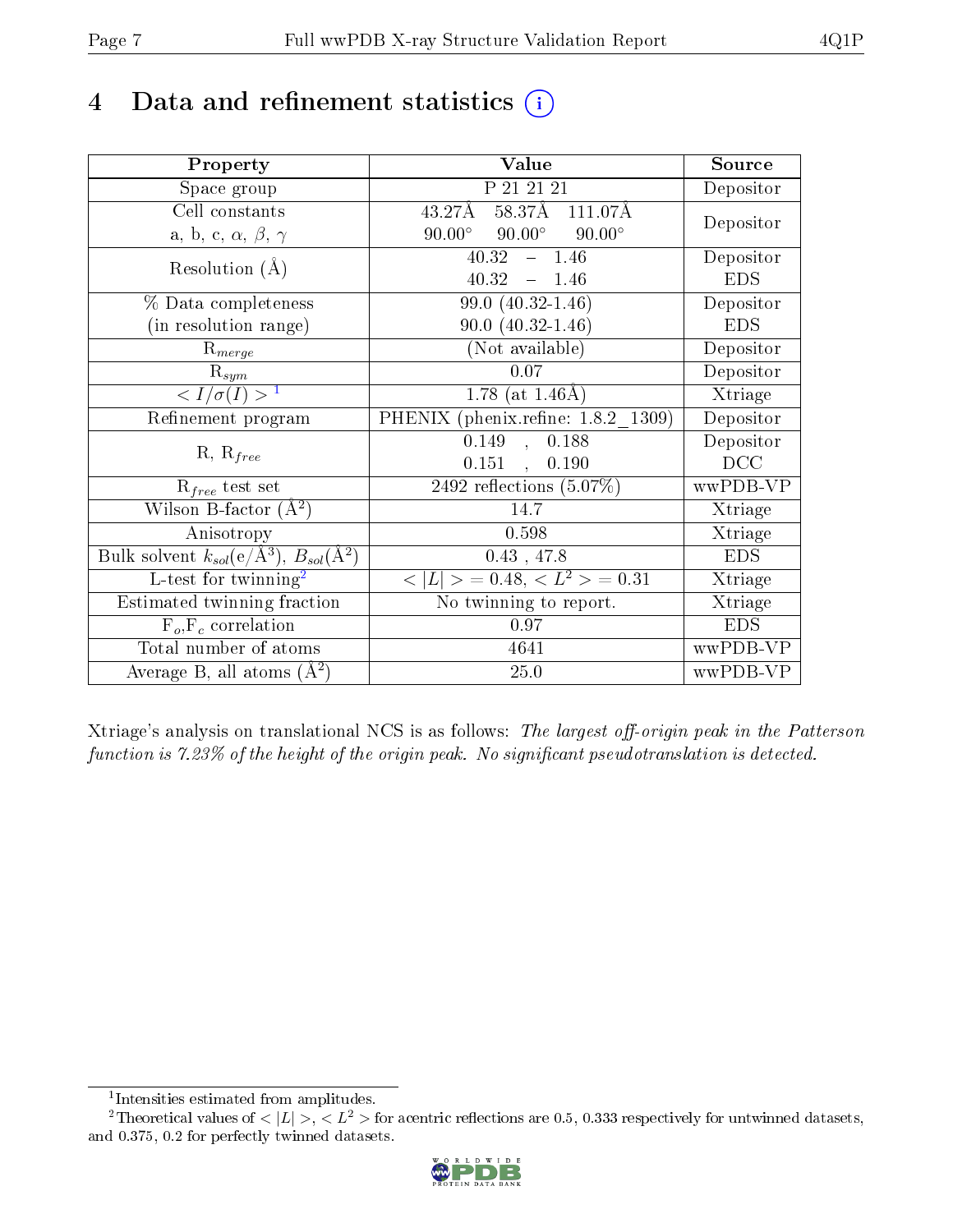# 5 Model quality  $(i)$

## 5.1 Standard geometry  $(i)$

Bond lengths and bond angles in the following residue types are not validated in this section: CME, BME, 2XT, SO4

The Z score for a bond length (or angle) is the number of standard deviations the observed value is removed from the expected value. A bond length (or angle) with  $|Z| > 5$  is considered an outlier worth inspection. RMSZ is the root-mean-square of all Z scores of the bond lengths (or angles).

| Mol | Chain |      | Bond lengths | Bond angles |                     |  |
|-----|-------|------|--------------|-------------|---------------------|--|
|     |       | RMSZ | $\# Z  > 5$  | RMSZ        | $\# Z  > 5$         |  |
|     |       | 0.59 | 0/1110       | 0.72        | $1/1501$ $(0.1\%)$  |  |
|     | В     | 0.50 | 0/1112       | 0.63        | 0/1500              |  |
| ΑH  | ΑH    | 0.55 | 0/2222       | 0.67        | $(0.0\%)$<br>1/3001 |  |

There are no bond length outliers.

All (1) bond angle outliers are listed below:

| $\mid$ Mol $\mid$ Chain $\mid$ Res $\mid$ Type |  | Atoms                          | $\vert$ Observed $(^\circ)$ $\vert$ Ideal $(^\circ)$ |        |
|------------------------------------------------|--|--------------------------------|------------------------------------------------------|--------|
|                                                |  | $134$   ASP   CB-CG-OD1   7.21 | 124 79                                               | 118.30 |

There are no chirality outliers.

There are no planarity outliers.

### 5.2 Too-close contacts (i)

In the following table, the Non-H and H(model) columns list the number of non-hydrogen atoms and hydrogen atoms in the chain respectively. The H(added) column lists the number of hydrogen atoms added and optimized by MolProbity. The Clashes column lists the number of clashes within the asymmetric unit, whereas Symm-Clashes lists symmetry related clashes.

| $\text{Mol}$ |   |      | $\boxed{\text{Chain} \mid \text{Non-H} \mid \text{H}(\text{model})}$ | H(added) |        | $Clashes$   Symm-Clashes |
|--------------|---|------|----------------------------------------------------------------------|----------|--------|--------------------------|
|              | ⌒ | 1082 | 1047                                                                 | 1019     | $16\,$ |                          |
|              | К | 1103 | 1088                                                                 | 1060     |        |                          |
| 6)           |   | 42   |                                                                      | 40       |        |                          |
|              | B | 42   |                                                                      | 40       |        |                          |
|              |   |      |                                                                      | 12       |        |                          |
|              | Β |      |                                                                      |          |        |                          |
|              |   | 103  |                                                                      |          |        |                          |
|              |   | 121  |                                                                      |          |        |                          |

Continued on next page...

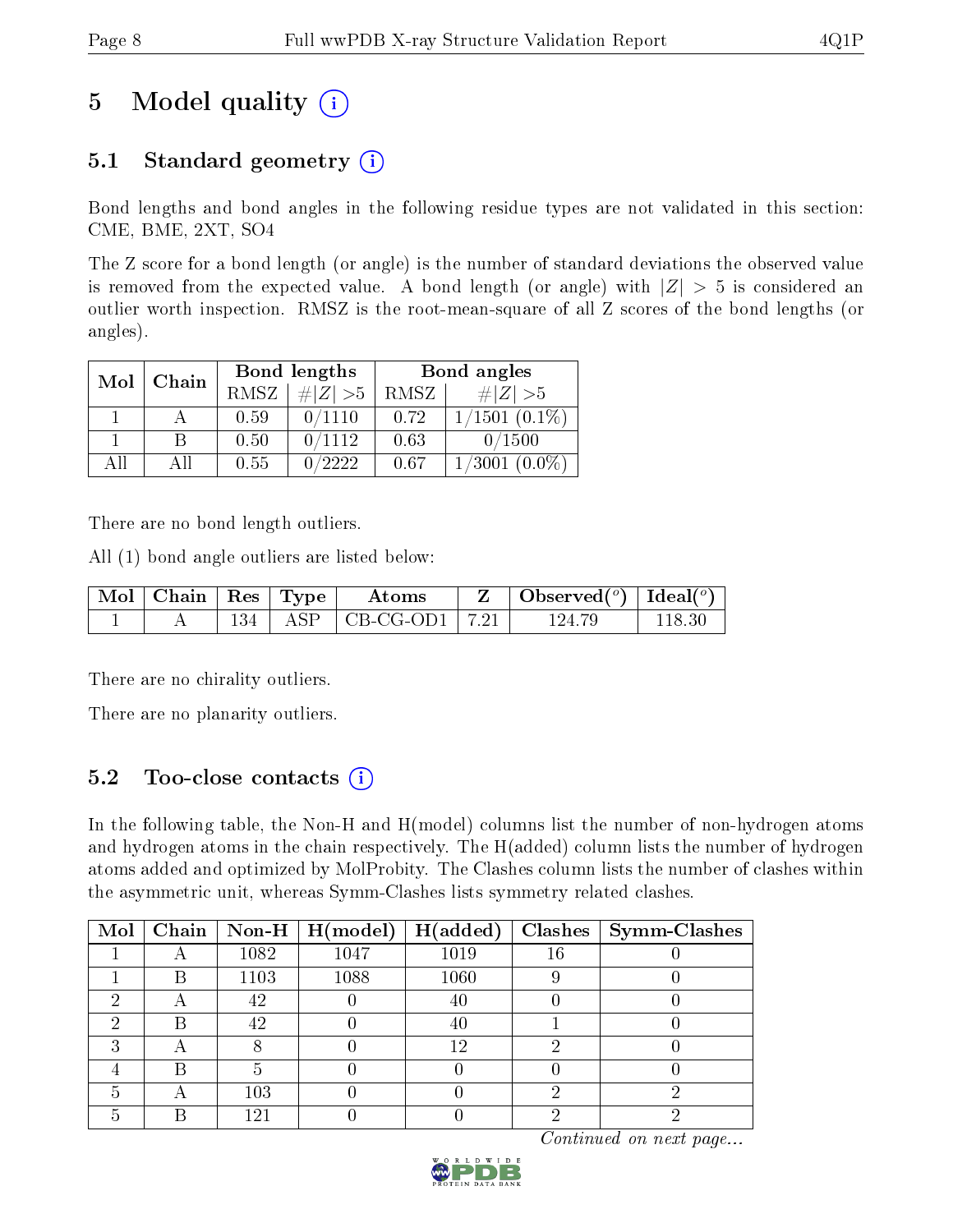Continued from previous page...

|  |      |      |  | Mol   Chain   Non-H   H(model)   H(added)   Clashes   Symm-Clashes |
|--|------|------|--|--------------------------------------------------------------------|
|  | 2506 | 2135 |  |                                                                    |

The all-atom clashscore is defined as the number of clashes found per 1000 atoms (including hydrogen atoms). The all-atom clashscore for this structure is 5.

All (23) close contacts within the same asymmetric unit are listed below, sorted by their clash magnitude.

| Atom-1                         | Atom-2               | Interatomic<br>distance $(\AA)$ | Clash<br>overlap $(\AA)$ |
|--------------------------------|----------------------|---------------------------------|--------------------------|
| 1:B:126:PHE:O                  | 5:B:396:HOH:O        | 1.92                            | 0.86                     |
| 1:B:93[B]:GLN:OE1              | 5:B:395:HOH:O        | 2.03                            | 0.77                     |
|                                |                      |                                 |                          |
| 3:A:202[B]:BME:S2              | 5:A:374:HOH:O        | 2.45                            | 0.74                     |
| 1: A:16: CME:SD                | 1:A:90[B]:THR:HG23   | 2.40                            | 0.61                     |
| 1:B:52:HIS:HB3                 | 2:B:202:2XT:H6       | 1.86                            | 0.58                     |
| 1:A:76[A]:VAL:HG21             | 1:A:104:TYR:CG       | 2.39                            | 0.57                     |
| 1:A:131[B]:VAL:CG2             | 1:B:131[B]:VAL:H G22 | 2.35                            | 0.56                     |
| 1:A:76[A]:VAL:HG21             | 1: A: 104: TYR: CD2  | 2.41                            | $0.56\,$                 |
| 1:B:93[B]:GLN:H                | 1:B:93[B]:GLN:CD     | 2.11                            | $0.54\,$                 |
| 1:A:131[B]:VAL:H G22           | 1:B:131[B]:VAL:H G22 | 1.93                            | 0.50                     |
| 1:A:76[A]:VAL:CG2              | 1: A:104:TYR:CE2     | 2.96                            | 0.49                     |
| 1:B:130:CME:SD                 | 1:B:132:ALA:HB2      | 2.53                            | 0.48                     |
| 1:A:20:ARG:HB2                 | 1: A: 130: CME: HE3  | 1.97                            | 0.47                     |
| 1:A:134:ASP:C                  | 1:A:134:ASP:OD1      | 2.56                            | 0.44                     |
| 1:A:120[A]:MET:HB3             | 1:A:120[A]:MET:HE3   | 1.87                            | 0.44                     |
| 1: B:86: GLU:OE2               | 1:B:130:CME:OH       | 2.35                            | 0.44                     |
| $1: A:16: CME: \overline{HZ2}$ | 1:A:99:LYS:HD2       | 2.00                            | 0.43                     |
| 1:A:114:LEU:HA                 | 3:A:202[B]:BME:H12   | 2.00                            | 0.43                     |
| 1: A:16: CME:SD                | 1: A:88: CME: HB2    | 2.60                            | 0.42                     |
| 1:A:76[A]:VAL:HG21             | 1: A: 104: TYR: CD1  | 2.55                            | 0.42                     |
| 1:A:9:LEU:HD23                 | 1:B:4:LEU:CD1        | 2.51                            | 0.41                     |
| 1:A:93:GLN:NE2                 | 5:A:384:HOH:O        | 2.54                            | 0.40                     |
| 1:A:17:LEU:HD21                | 1:A:120[B]:MET:CE    | 2.51                            | 0.40                     |

All (2) symmetry-related close contacts are listed below. The label for Atom-2 includes the symmetry operator and encoded unit-cell translations to be applied.

| Atom-1 | $\boldsymbol{\mathrm{Atom}\text{-}2}$      | Interatomic<br>distance $(A)$ | Clash<br>overlap $(A)$ |
|--------|--------------------------------------------|-------------------------------|------------------------|
|        | $5:A:369:HOH:O$   $5:B:379:HOH:O[4 \ 455]$ | 1.95                          | 0.25                   |
|        | $5:A:399:HOH:O$   $5:B:419:HOH:O[4 \ 455]$ | 2.13                          | በ በ7                   |

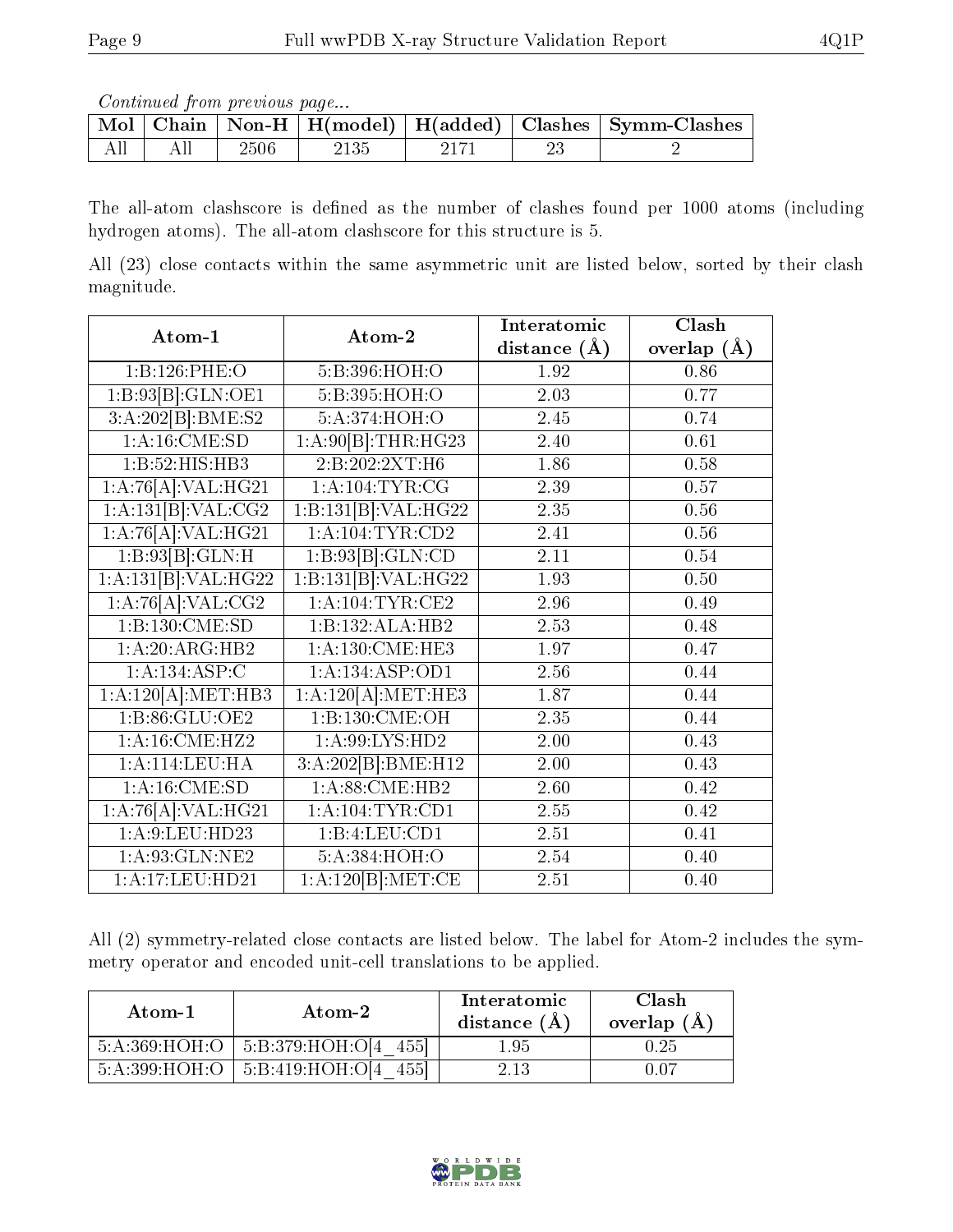### 5.3 Torsion angles (i)

#### 5.3.1 Protein backbone  $(i)$

In the following table, the Percentiles column shows the percent Ramachandran outliers of the chain as a percentile score with respect to all X-ray entries followed by that with respect to entries of similar resolution.

The Analysed column shows the number of residues for which the backbone conformation was analysed, and the total number of residues.

| Mol | Chain | Analysed                       | Favoured | $\mid$ Allowed $\mid$ Outliers | Percentiles                        |
|-----|-------|--------------------------------|----------|--------------------------------|------------------------------------|
|     |       | $139/136$ (102\%)   134 (96\%) |          | 5(4%)                          | $\mid$ 100 $\mid$ 100 $\mid$       |
|     |       | $140/136$ (103\%)   136 (97\%) |          | 4(3%)                          | $\vert$ 100<br>$\vert$ 100 $\vert$ |
| All | All   | $279/272(103\%)$ 270 (97\%)    |          | $9(3\%)$                       | $\blacksquare$ 100                 |

There are no Ramachandran outliers to report.

#### 5.3.2 Protein sidechains  $\hat{1}$

In the following table, the Percentiles column shows the percent sidechain outliers of the chain as a percentile score with respect to all X-ray entries followed by that with respect to entries of similar resolution.

The Analysed column shows the number of residues for which the sidechain conformation was analysed, and the total number of residues.

| Mol | Chain | Analysed          | Rotameric   Outliers |          | Percentiles      |  |  |
|-----|-------|-------------------|----------------------|----------|------------------|--|--|
|     |       | $117/107(109\%)$  | 113 $(97%)$          | $4(3\%)$ | $\sqrt{6}$<br>37 |  |  |
|     | B     | $116/107(108\%)$  | 114 (98%)            | $2(2\%)$ | 28<br>60         |  |  |
| All | All   | $233/214$ (109\%) | 227(97%)             | $6(3\%)$ | 13<br>49         |  |  |

All (6) residues with a non-rotameric sidechain are listed below:

| Mol | Chain | Res    | <b>Type</b>             |
|-----|-------|--------|-------------------------|
|     |       |        | $\overline{\text{CYS}}$ |
|     |       | 120[A] | MET                     |
|     |       | 120 B  | MET                     |
|     |       | 134    | ASP                     |
|     |       | 2      | <b>CYS</b>              |
|     |       | 134    | ΑSΡ                     |

Some sidechains can be flipped to improve hydrogen bonding and reduce clashes. There are no

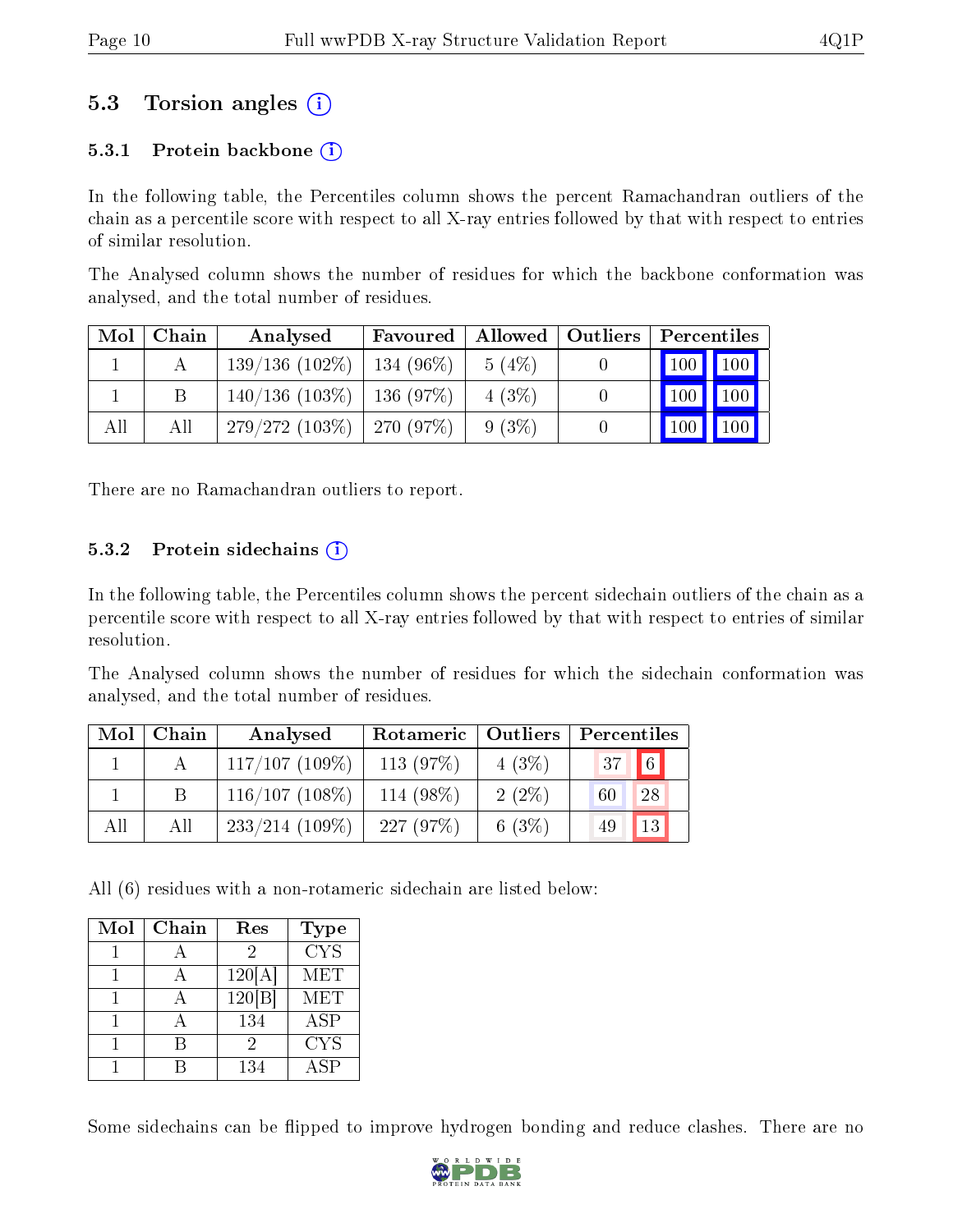such sidechains identified.

#### 5.3.3 RNA  $(i)$

There are no RNA molecules in this entry.

#### 5.4 Non-standard residues in protein, DNA, RNA chains (i)

6 non-standard protein/DNA/RNA residues are modelled in this entry.

In the following table, the Counts columns list the number of bonds (or angles) for which Mogul statistics could be retrieved, the number of bonds (or angles) that are observed in the model and the number of bonds (or angles) that are defined in the Chemical Component Dictionary. The Link column lists molecule types, if any, to which the group is linked. The Z score for a bond length (or angle) is the number of standard deviations the observed value is removed from the expected value. A bond length (or angle) with  $|Z| > 2$  is considered an outlier worth inspection. RMSZ is the root-mean-square of all Z scores of the bond lengths (or angles).

| Mol | <b>Type</b> | Chain | Bond lengths<br>Link<br>$\operatorname{Res}$ |  |        |      | Bond angles    |        |      |                  |
|-----|-------------|-------|----------------------------------------------|--|--------|------|----------------|--------|------|------------------|
|     |             |       |                                              |  | Counts | RMSZ | # $ Z  > 2$    | Counts | RMSZ | # $ Z  > 2$      |
|     | CME         | B     | 16                                           |  | 8,9,10 | 0.97 | $\theta$       | 5,9,11 | 1.51 | $2(40\%)$        |
|     | CME         | А     | 130                                          |  | 8,9,10 | 0.99 | 0              | 5,9,11 | 1.89 | $1(20\%)$        |
|     | CME         | B     | 130                                          |  | 8,9,10 | 1.06 | $\overline{0}$ | 5.9,11 | 2.11 | $2(40\%)$        |
|     | CME         | А     | 16                                           |  | 8,9,10 | 1.16 | $\overline{0}$ | 5.9,11 | 1.51 | $1(20\%)$        |
|     | CME         | А     | 88                                           |  | 8,9,10 | 1.12 | 0              | 5,9,11 | 1.04 | $\left( \right)$ |
|     | CME         | B     | 88                                           |  | 8,9,10 | 1.30 | $(12\%)$       | 5,9,11 | 0.99 | $\boldsymbol{0}$ |

In the following table, the Chirals column lists the number of chiral outliers, the number of chiral centers analysed, the number of these observed in the model and the number defined in the Chemical Component Dictionary. Similar counts are reported in the Torsion and Rings columns. '-' means no outliers of that kind were identified.

| Mol | Type       | Chain | Res | Link | Chirals                  | <b>Torsions</b> | Rings |
|-----|------------|-------|-----|------|--------------------------|-----------------|-------|
|     | CME        |       | 16  |      |                          | 0/5/8/10        |       |
|     | CME        |       | 130 |      | $\blacksquare$           | 1/5/8/10        |       |
|     | <b>CME</b> |       | 130 |      |                          | 1/5/8/10        |       |
|     | <b>CME</b> |       | 16  |      | $\overline{\phantom{a}}$ | 0/5/8/10        |       |
|     | <b>CME</b> |       | 88  |      | $\qquad \qquad$          | 2/5/8/10        |       |
|     | CME.       |       | 88  |      |                          | 2/5/8/10        |       |

All (1) bond length outliers are listed below:

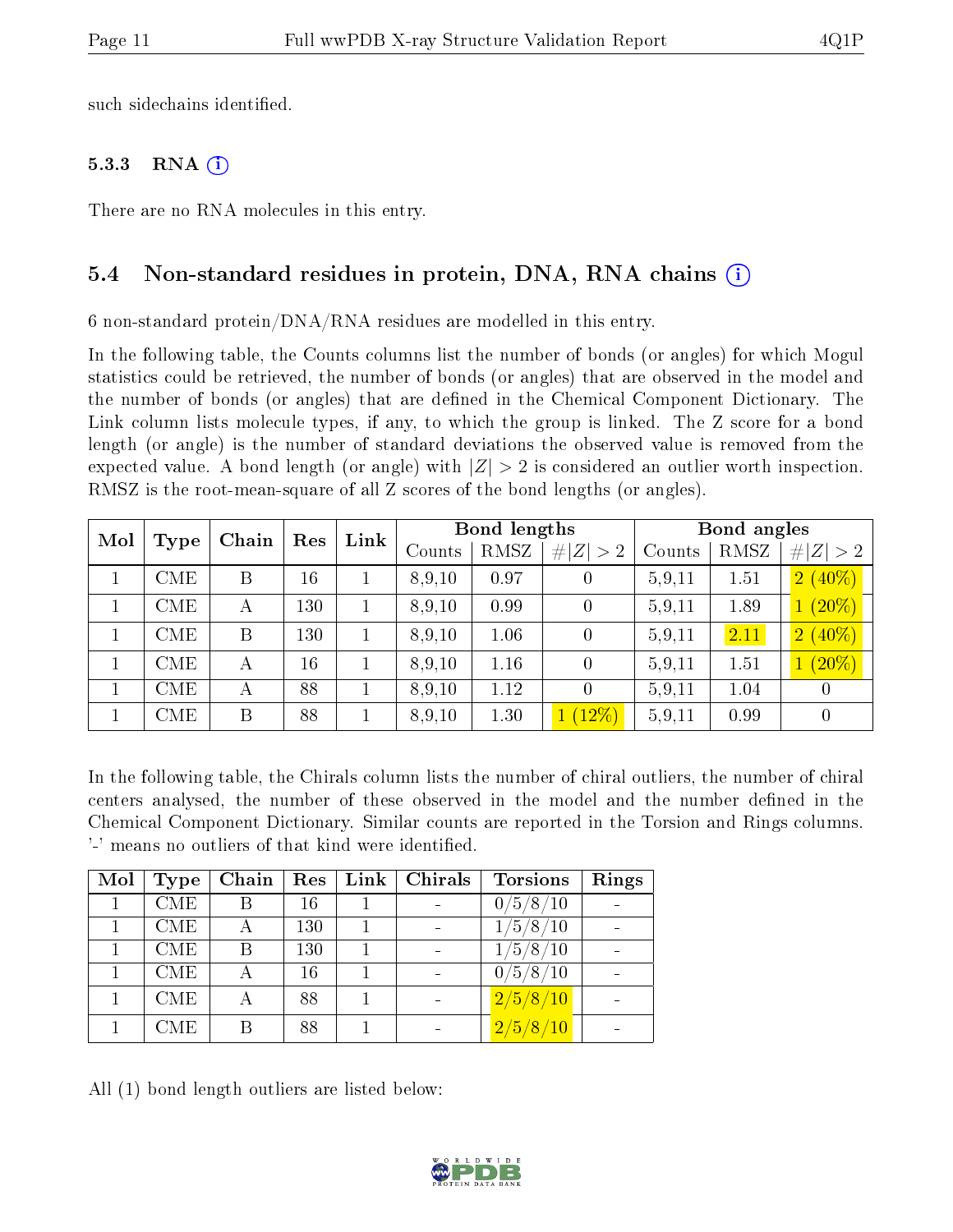|  |  |                          | $\mid$ Mol $\mid$ Chain $\mid$ Res $\mid$ Type $\mid$ Atoms $\mid$ $\mid$ Z $\mid$ Observed(Å) $\mid$ Ideal(Å) $\mid$ |      |
|--|--|--------------------------|-----------------------------------------------------------------------------------------------------------------------|------|
|  |  | 88   CME   CB-CA   -2.26 | -147                                                                                                                  | 1.53 |

All (6) bond angle outliers are listed below:

| Mol | Chain | Res | Type       | Atoms       | Z    | Observed $\binom{o}{c}$ | Ideal $(^\circ)$ |
|-----|-------|-----|------------|-------------|------|-------------------------|------------------|
|     |       | 130 | CME        | $CE$ -SD-SG | 4.02 | 121.98                  | 103.45           |
|     | B     | 130 | <b>CME</b> | $CE$ -SD-SG | 3.69 | 120.44                  | 103.45           |
|     | В     | 130 | <b>CME</b> | OH-CZ-CE    | 2.56 | 120.94                  | 110.83           |
|     | В     | 16  | <b>CME</b> | $CB-SG-SD$  | 2.31 | 109.81                  | 103.82           |
|     | В     | 16  | <b>CME</b> | OH-CZ-CE    | 2.09 | 119.07                  | 110.83           |
|     |       | 16  | <b>CME</b> | $CB-SG-SD$  | 2.04 | 109.09                  | 103.82           |

There are no chirality outliers.

All (6) torsion outliers are listed below:

| Mol | Chain | Res | Type       | Atoms                     |
|-----|-------|-----|------------|---------------------------|
|     |       | 130 | <b>CME</b> | SD-CE-CZ-OH               |
|     | R     | 130 | <b>CME</b> | $CE-SD-SG-CB$             |
|     |       | 88  | <b>CME</b> | SD-CE-CZ-OH               |
|     | R     | 88  | <b>CME</b> | $CZ$ - $CE$ - $SD$ - $SG$ |
|     | В     | 88  | <b>CME</b> | SD-CE-CZ-OH               |
|     |       | 88  | <b>CME</b> | $CZ$ - $CE$ - $SD$ - $SG$ |

There are no ring outliers.

4 monomers are involved in 6 short contacts:

|  |     |      | Mol   Chain   Res   Type   Clashes   Symm-Clashes |
|--|-----|------|---------------------------------------------------|
|  | 130 | CME. |                                                   |
|  | 130 | CME. |                                                   |
|  | 16  | CME. |                                                   |
|  |     |      |                                                   |

#### 5.5 Carbohydrates  $(i)$

There are no carbohydrates in this entry.

### 5.6 Ligand geometry (i)

5 ligands are modelled in this entry.

In the following table, the Counts columns list the number of bonds (or angles) for which Mogul

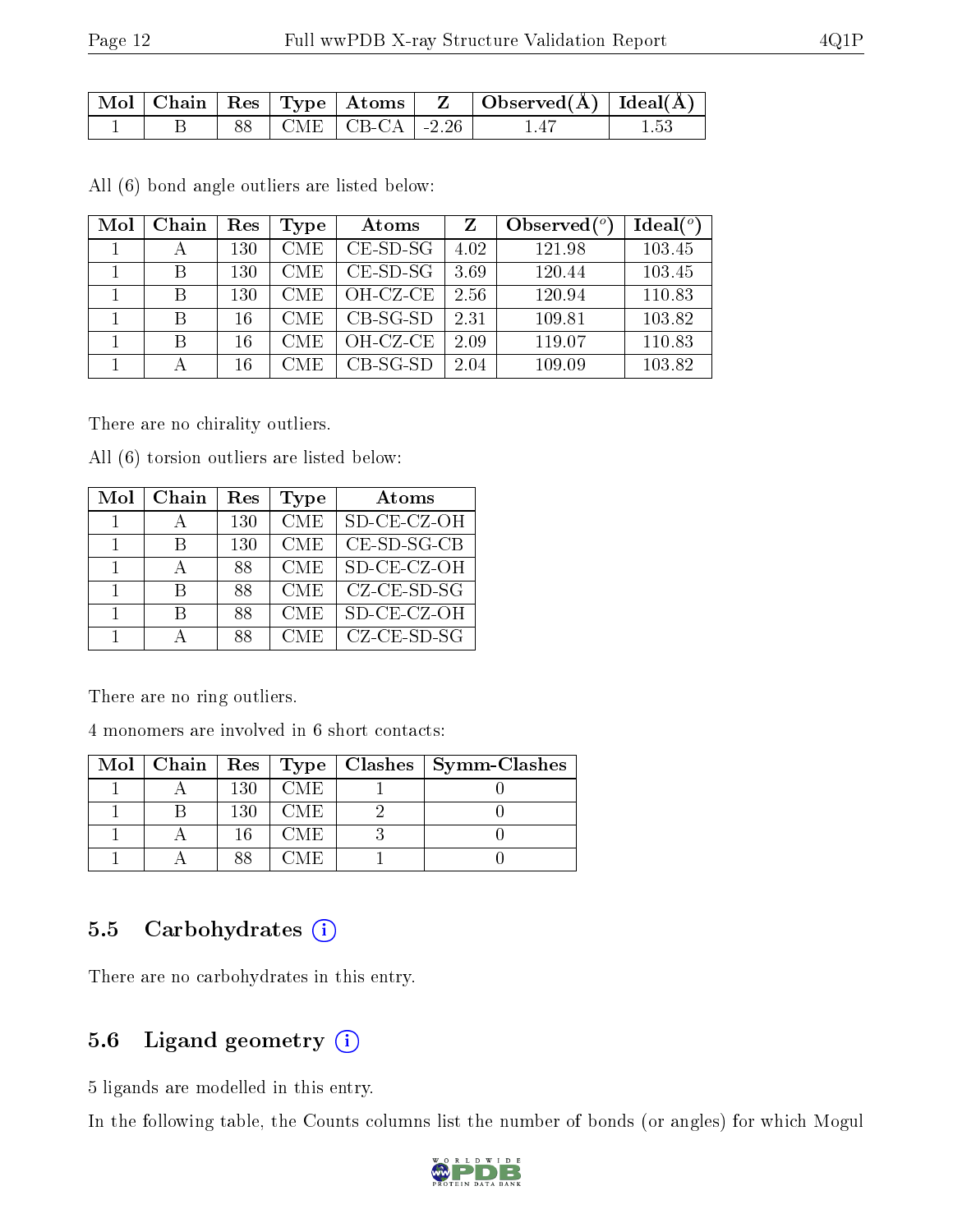statistics could be retrieved, the number of bonds (or angles) that are observed in the model and the number of bonds (or angles) that are defined in the Chemical Component Dictionary. The Link column lists molecule types, if any, to which the group is linked. The Z score for a bond length (or angle) is the number of standard deviations the observed value is removed from the expected value. A bond length (or angle) with  $|Z| > 2$  is considered an outlier worth inspection. RMSZ is the root-mean-square of all Z scores of the bond lengths (or angles).

| Mol            | Chain<br>$\operatorname{Res}% \left( \mathcal{N}\right) \equiv\operatorname{Res}(\mathcal{N}_{0})\cap\mathcal{N}_{1}$<br><b>Type</b> |   |        | Link |          | <b>Bond lengths</b> |                       |          | Bond angles |             |  |
|----------------|--------------------------------------------------------------------------------------------------------------------------------------|---|--------|------|----------|---------------------|-----------------------|----------|-------------|-------------|--|
|                |                                                                                                                                      |   |        |      | Counts   | RMSZ                | Z >2<br>#             | Counts   | RMSZ        | # $ Z  > 2$ |  |
| 3              | BME                                                                                                                                  | А | 202[A] |      | 3.3.3    | 0.36                |                       | .2.2     | 0.73        |             |  |
| $\overline{2}$ | 2XT                                                                                                                                  | B | 202    |      | 45,45,45 | 1.79                | (17%)<br>$\mathsf{R}$ | 55,62,62 | 1.52        | $(12\%)$    |  |
| 3              | BME                                                                                                                                  | А | 202 B  |      | 3.3.3    | 0.26                |                       | 1,2,2    | 0.58        |             |  |
| 4              | SO <sub>4</sub>                                                                                                                      | Β | 201    |      | 4,4,4    | 0.22                |                       | 6,6,6    | 0.25        |             |  |
| $\overline{2}$ | 2XT                                                                                                                                  | А | 201    |      | 45,45,45 | 1.64                | $4(8\%)$              | 55,62,62 | 1.19        | 5(9%)       |  |

In the following table, the Chirals column lists the number of chiral outliers, the number of chiral centers analysed, the number of these observed in the model and the number defined in the Chemical Component Dictionary. Similar counts are reported in the Torsion and Rings columns. '-' means no outliers of that kind were identified.

| Mol | Type       | Chain | Res    | Link | Chirals | <b>Torsions</b> | Rings                            |
|-----|------------|-------|--------|------|---------|-----------------|----------------------------------|
|     | <b>BME</b> |       | 202[A] |      |         | 1/1/1/1         |                                  |
|     | 2XT        |       | 202    |      |         | 2/23/65/65      | 0/4/4/4                          |
|     | <b>BME</b> |       | 202 B  |      |         | 0/1/1/1         |                                  |
|     | 220        |       | 201    |      |         | 1/23/65/65      | $\vert 0 \rangle$<br>/4/4<br>، 4 |

| Mol            | Chain | Res | <b>Type</b> | Atoms   | Z       | Observed $(A)$ | Ideal(A) |
|----------------|-------|-----|-------------|---------|---------|----------------|----------|
| $\overline{2}$ | В     | 202 | 2XT         | NAN-NBN | $-6.45$ | 1.22           | 1.34     |
| $\overline{2}$ | А     | 201 | 2XT         | NAN-NBN | $-6.06$ | 1.23           | 1.34     |
| 2              | А     | 201 | 2XT         | NBN-NBM | $-5.05$ | 1.24           | 1.34     |
| $\overline{2}$ | В     | 202 | 2XT         | CBO-CBP | $-4.13$ | 1.41           | 1.51     |
| $\overline{2}$ | B     | 202 | 2XT         | CAK-CBD | $-3.80$ | 1.45           | 1.53     |
| $\overline{2}$ | А     | 201 | 2XT         | CBO-CBP | $-3.66$ | 1.42           | 1.51     |
| $\overline{2}$ | B     | 202 | 2XT         | OAZ-CAK | 3.54    | 1.51           | 1.43     |
| $\overline{2}$ | А     | 201 | 2XT         | OBC-CAX | 2.74    | 1.44           | 1.40     |
| $\mathcal{D}$  | B     | 202 | 2XT         | $O2-C2$ | 2.70    | 1.49           | 1.43     |
| $\overline{2}$ | В     | 202 | 2XT         | CBO-NBM | 2.61    | 1.51           | 1.47     |
| $\mathcal{D}$  | В     | 202 | 2XT         | OAW-CAX | 2.06    | 1.47           | 1.41     |
| $\overline{2}$ | В     | 202 | 2XT         | CAK-CAI | $-2.02$ | 1.46           | 1.52     |

All (12) bond length outliers are listed below:

All (12) bond angle outliers are listed below:

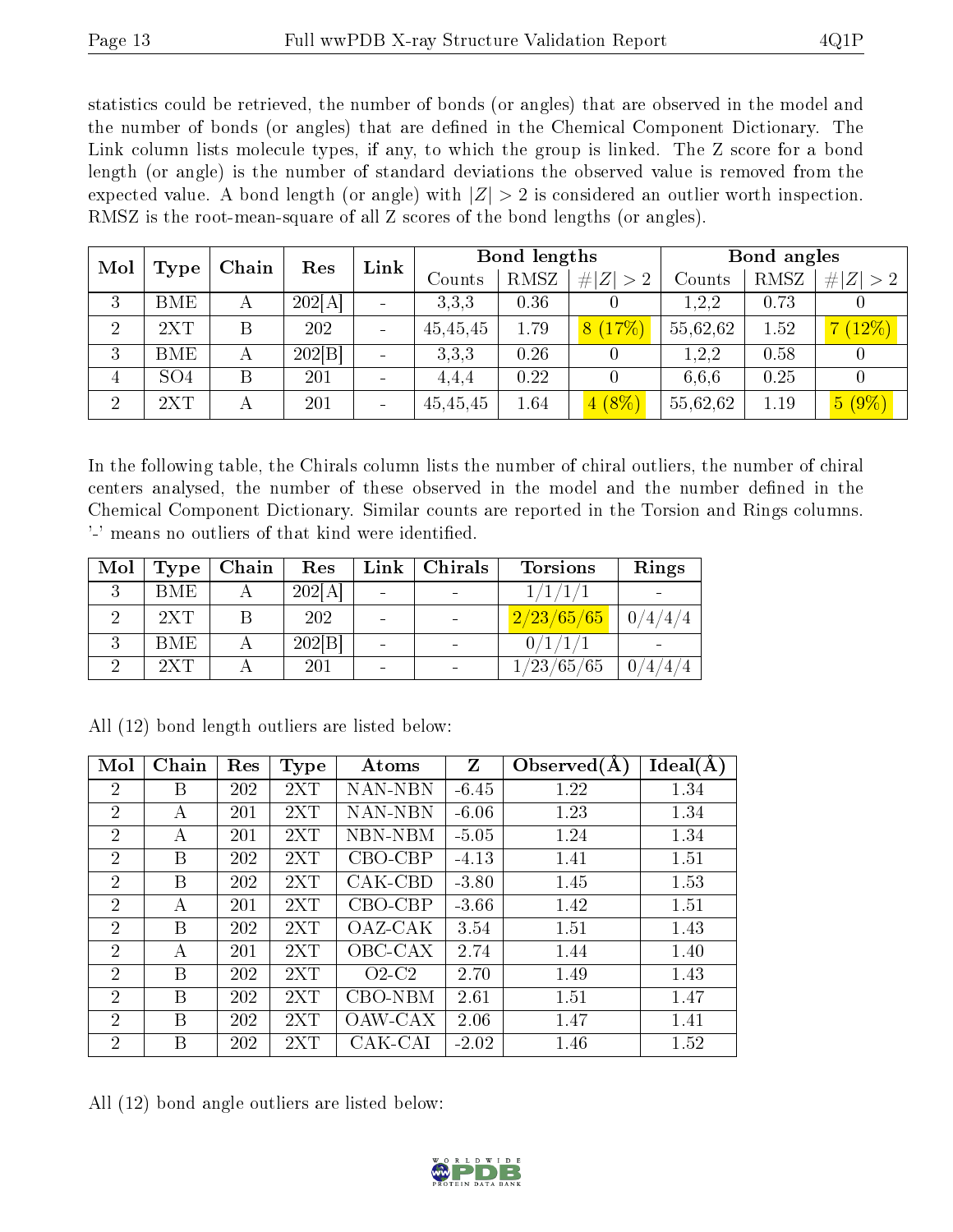| Mol            | Chain | Res | <b>Type</b> | Atoms                                | Z       | Observed $\binom{o}{c}$ | $Ideal(^o)$ |
|----------------|-------|-----|-------------|--------------------------------------|---------|-------------------------|-------------|
| $\overline{2}$ | A     | 201 | 2XT         | NAN-NBN-NBM                          | 5.41    | 111.39                  | 107.31      |
| $\overline{2}$ | B     | 202 | 2XT         | NAN-NBN-NBM                          | 4.77    | 110.91                  | 107.31      |
| $\overline{2}$ | B     | 202 | 2XT         | $C1-O1-CAI$                          | 4.70    | 129.60                  | 117.96      |
| $\overline{2}$ | B     | 202 | 2XT         | OAZ-CAK-CBD                          | $-4.37$ | 100.83                  | 109.66      |
| 2              | B     | 202 | 2XT         | $C4-C3-C2$                           | $-3.12$ | 106.35                  | 110.85      |
| $\overline{2}$ | В     | 202 | 2XT         | OAZ-CAK-CAI                          | $-2.83$ | 102.45                  | 109.94      |
| $\overline{2}$ | А     | 201 | 2XT         | OAW-CAJ-CBB                          | 2.66    | 113.05                  | 106.44      |
| $\overline{2}$ | B     | 202 | 2XT         | CBF-OBC-CAX                          | $-2.64$ | 109.46                  | 113.84      |
| $\overline{2}$ | A     | 201 | 2XT         | CBO-NBM-CAM                          | 2.62    | 132.53                  | 129.19      |
| 2              | B     | 202 | 2XT         | CAX-OAW-CAJ                          | $-2.49$ | 108.80                  | 113.69      |
| 2              | A     | 201 | 2XT         | CAM-CBL-NAN                          | $-2.39$ | 107.79                  | 111.34      |
| 2              | А     | 201 | 2XT         | $O2$ -C <sub>2</sub> -C <sub>3</sub> | $-2.17$ | 104.18                  | 109.94      |

There are no chirality outliers.

All (4) torsion outliers are listed below:

| Mol | Chain | Res    | <b>Type</b> | Atoms               |
|-----|-------|--------|-------------|---------------------|
|     |       | 202    | 2XT         | CBG-CBF-OBC-CAX     |
| റ   |       | 202    | 2XT         | OBC-CBF-CBG-CAL     |
| 3   |       | 202[A] | BME.        | $O1 - C1 - C2 - S2$ |
| റ   |       | 201    | 2XT         | $O5-Cl-O1-CAI$      |

There are no ring outliers.

2 monomers are involved in 3 short contacts:

| $Mol$   Chain | Res   |      | $\mid$ Type $\mid$ Clashes $\mid$ Symm-Clashes |
|---------------|-------|------|------------------------------------------------|
|               |       |      |                                                |
|               | 202 B | BME: |                                                |

The following is a two-dimensional graphical depiction of Mogul quality analysis of bond lengths, bond angles, torsion angles, and ring geometry for all instances of the Ligand of Interest. In addition, ligands with molecular weight > 250 and outliers as shown on the validation Tables will also be included. For torsion angles, if less then 5% of the Mogul distribution of torsion angles is within 10 degrees of the torsion angle in question, then that torsion angle is considered an outlier. Any bond that is central to one or more torsion angles identified as an outlier by Mogul will be highlighted in the graph. For rings, the root-mean-square deviation (RMSD) between the ring in question and similar rings identified by Mogul is calculated over all ring torsion angles. If the average RMSD is greater than 60 degrees and the minimal RMSD between the ring in question and any Mogul-identied rings is also greater than 60 degrees, then that ring is considered an outlier. The outliers are highlighted in purple. The color gray indicates Mogul did not find sufficient equivalents in the CSD to analyse the geometry.

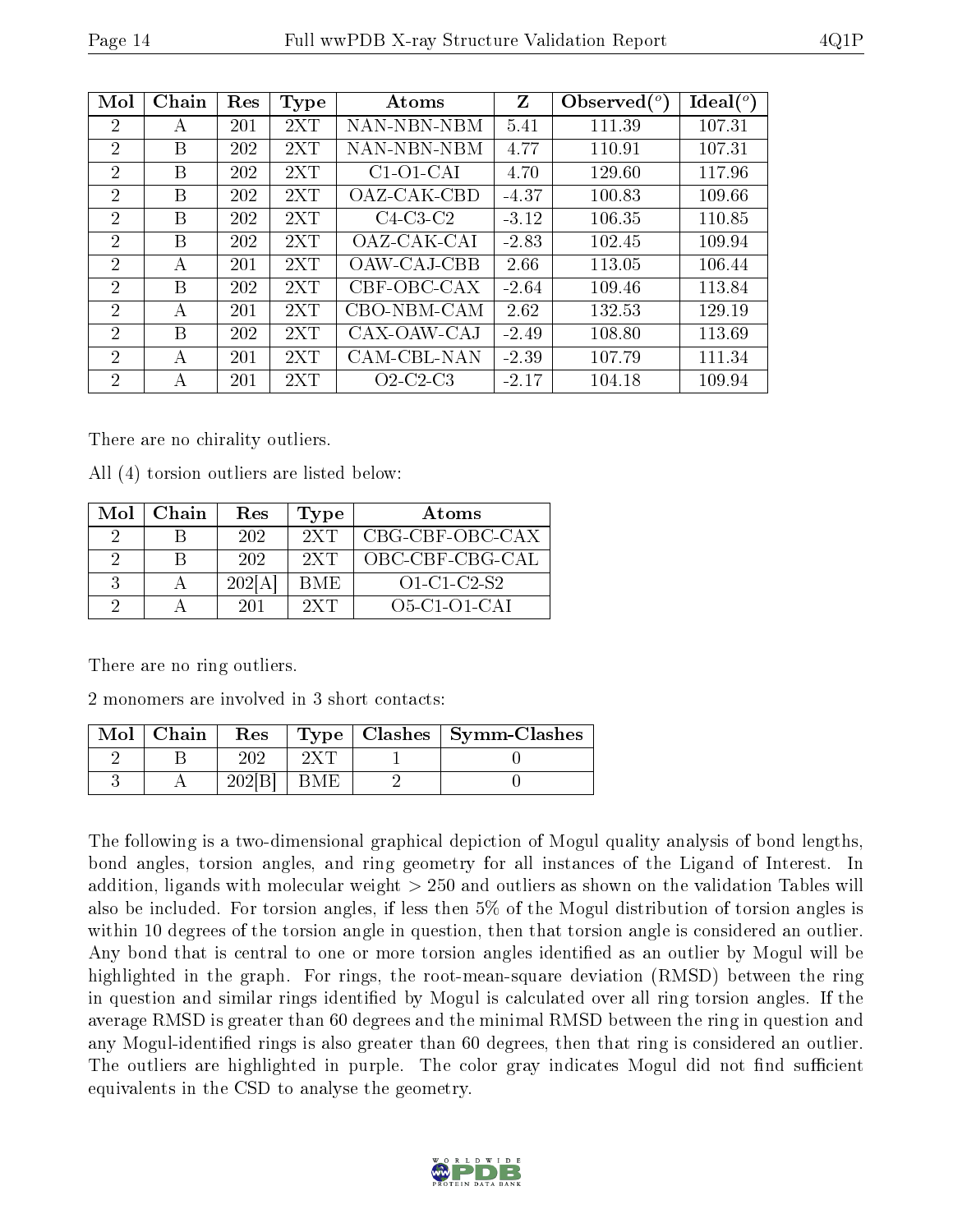

### 5.7 [O](https://www.wwpdb.org/validation/2017/XrayValidationReportHelp#nonstandard_residues_and_ligands)ther polymers (i)

There are no such residues in this entry.

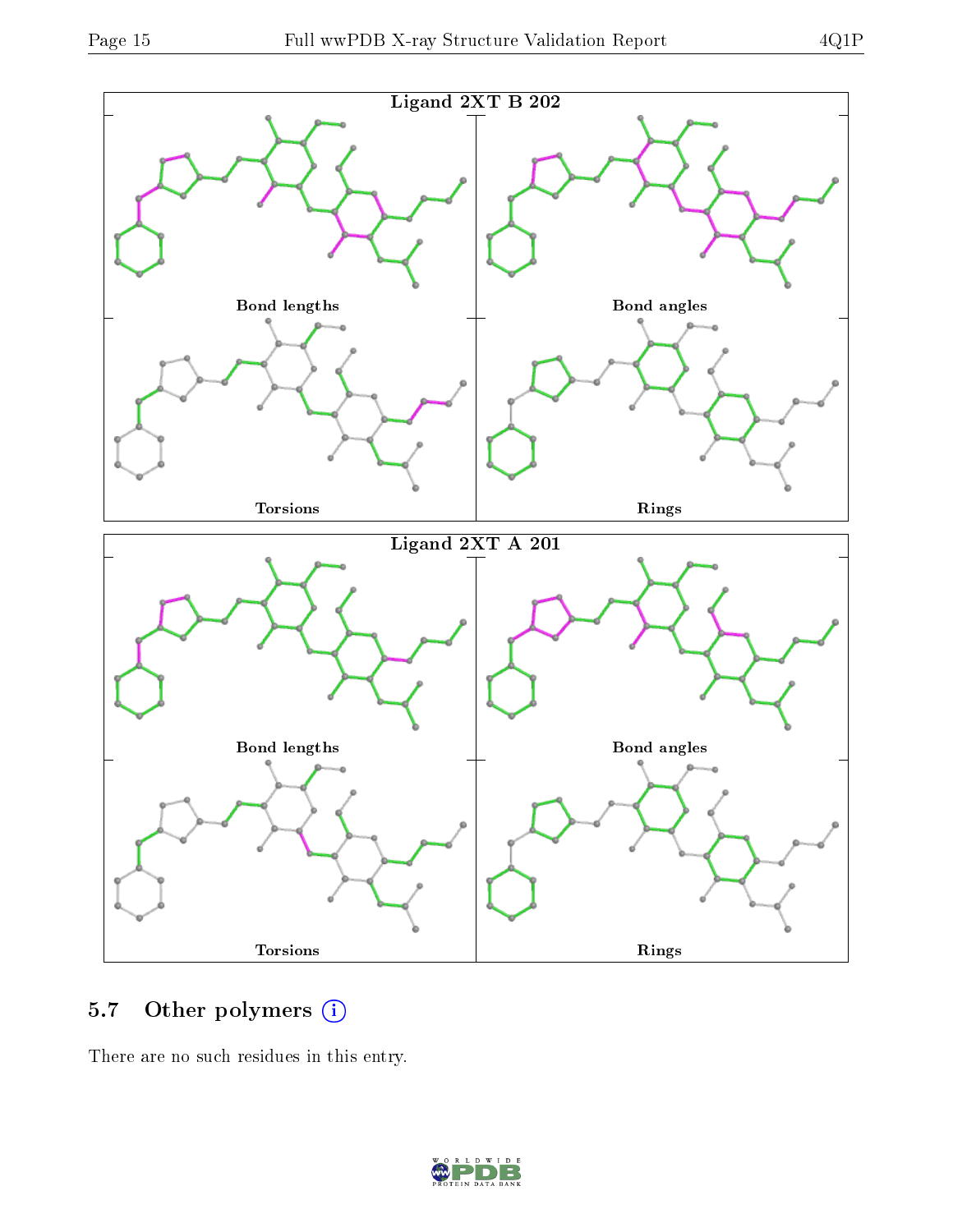## 5.8 Polymer linkage issues (i)

There are no chain breaks in this entry.

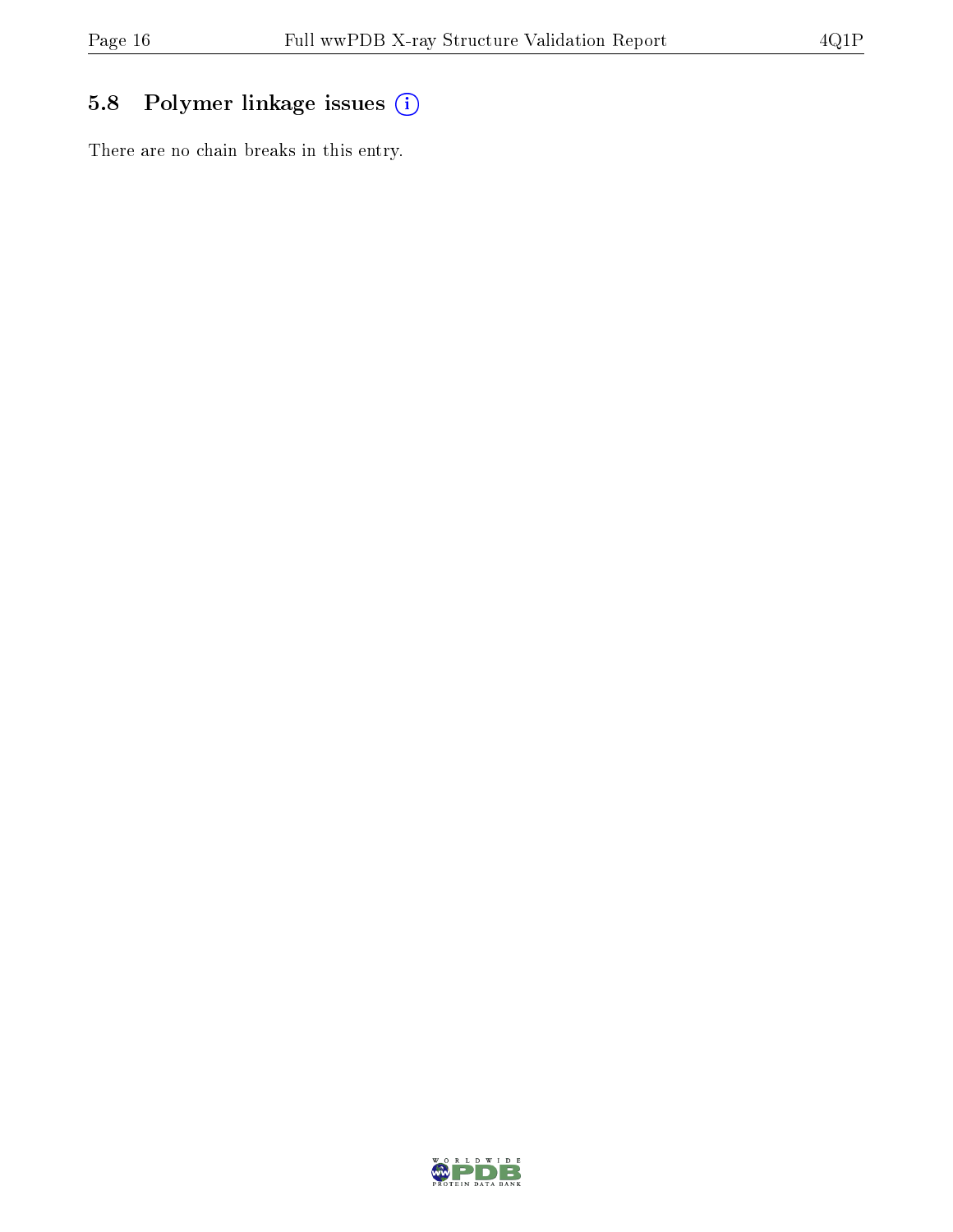# 6 Fit of model and data  $\left( \cdot \right)$

## 6.1 Protein, DNA and RNA chains (i)

In the following table, the column labelled  $#RSRZ>2'$  contains the number (and percentage) of RSRZ outliers, followed by percent RSRZ outliers for the chain as percentile scores relative to all X-ray entries and entries of similar resolution. The OWAB column contains the minimum, median,  $95<sup>th</sup>$  percentile and maximum values of the occupancy-weighted average B-factor per residue. The column labelled ' $Q< 0.9$ ' lists the number of (and percentage) of residues with an average occupancy less than 0.9.

| Mol | Chain | Analysed        | ${ <\hspace{-1.5pt}{\mathrm{RSRZ}} \hspace{-1.5pt}>}$ | $\#\text{RSRZ}{>}2$   |                 | $OWAB(A^2)$    | $\rm Q\textcolor{black}{<}0.9$ |
|-----|-------|-----------------|-------------------------------------------------------|-----------------------|-----------------|----------------|--------------------------------|
|     |       | 130/136(95%)    | $-0.13$                                               | 73<br>$2(1\%)$        | 74              | 11, 21, 36, 60 |                                |
|     |       | 130/136(95%)    | $-0.10$                                               | $1(0\%)$ 86 87        |                 | 10, 19, 35, 61 |                                |
| All | All   | $260/272(95\%)$ | $-0.12$                                               | <b>79</b><br>$3(1\%)$ | 80 <sup>1</sup> | 10, 20, 36, 61 |                                |

All (3) RSRZ outliers are listed below:

| Mol | Chain | Res | Type | $\operatorname{\textbf{RSRZ}}$ |
|-----|-------|-----|------|--------------------------------|
|     |       |     | CYS  |                                |
|     |       | 134 | ΑSΡ  | 2.8                            |
|     |       | 93  | GL N |                                |

### 6.2 Non-standard residues in protein, DNA, RNA chains (i)

In the following table, the Atoms column lists the number of modelled atoms in the group and the number defined in the chemical component dictionary. The B-factors column lists the minimum, median,  $95<sup>th</sup>$  percentile and maximum values of B factors of atoms in the group. The column labelled  $Q< 0.9$  lists the number of atoms with occupancy less than 0.9.

| Mol | Type       | Chain | Res | Atoms  | $_{\rm RSCC}$ | <b>RSR</b> | <b>B</b> -factors( $\overline{A^2}$ ) | Q <sub>0.9</sub> |
|-----|------------|-------|-----|--------|---------------|------------|---------------------------------------|------------------|
|     | CME        |       | 16  | 10/11  | 0.93          | 0.10       | 21,27,61,70                           |                  |
|     | CME        | В     | 88  | 10/11  | 0.93          | 0.10       | 13,25,52,52                           |                  |
|     | <b>CME</b> |       | 130 | 10/11  | 0.94          | 0.10       | 12,25,58,69                           |                  |
|     | <b>CME</b> |       | 88  | 10/11  | 0.95          | 0.10       | 13,21,64,64                           |                  |
|     | <b>CME</b> | В     | 130 | 10/11  | 0.96          | 0.13       | 11,17,60,66                           |                  |
|     | CME        | В     | 16  | $10\,$ | 0.97          | 0.10       | 15,25,60,61                           |                  |

### 6.3 Carbohydrates (i)

There are no carbohydrates in this entry.

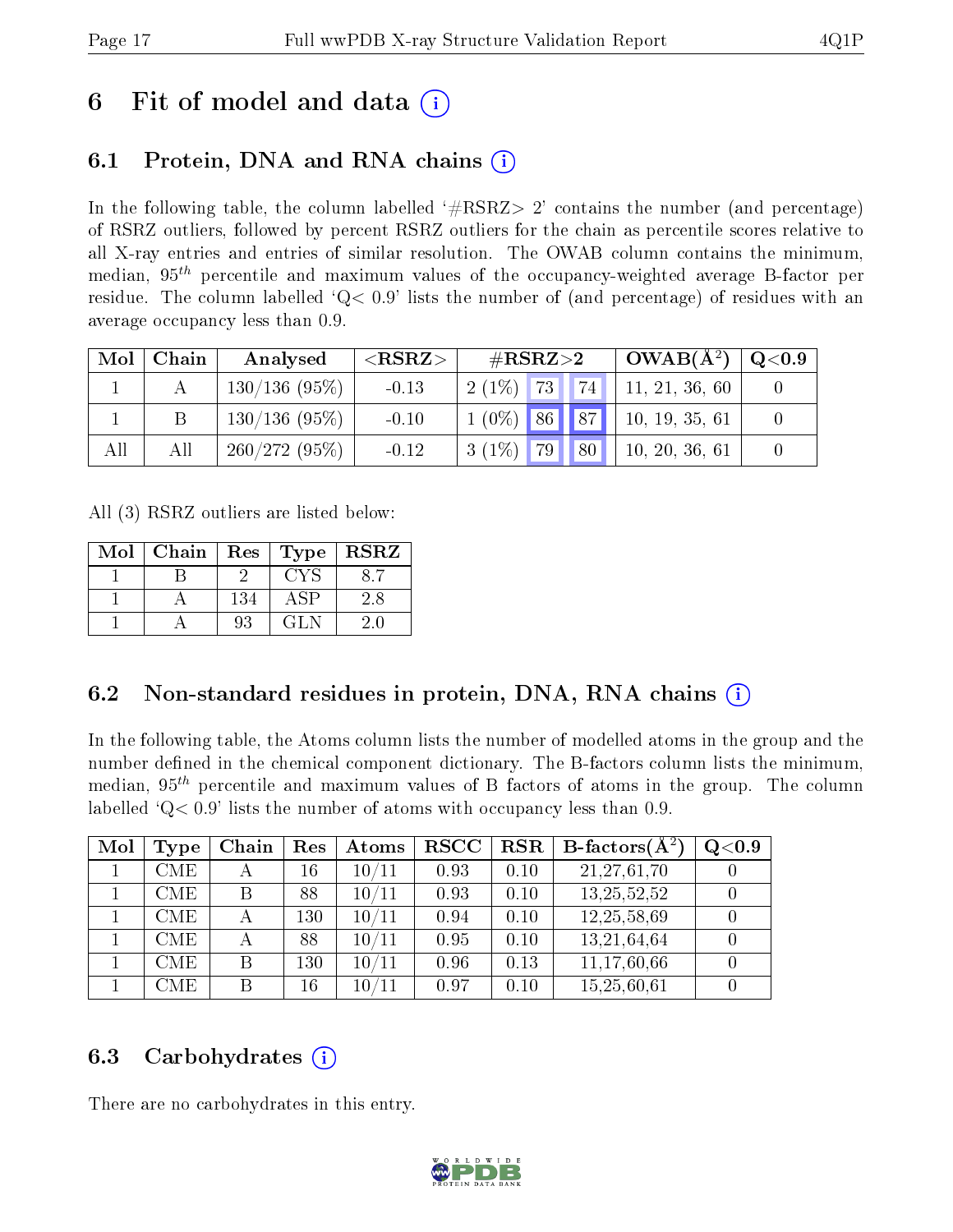### 6.4 Ligands  $(i)$

In the following table, the Atoms column lists the number of modelled atoms in the group and the number defined in the chemical component dictionary. The B-factors column lists the minimum, median,  $95<sup>th</sup>$  percentile and maximum values of B factors of atoms in the group. The column labelled ' $Q< 0.9$ ' lists the number of atoms with occupancy less than 0.9.

| Mol | Type       | Chain | Res    | Atoms | $_{\rm RSCC}$ | $_{\rm RSR}$ | <b>B</b> -factors( $\overline{A^2}$ ) | $\rm Q\textcolor{black}{<}0.9$ |
|-----|------------|-------|--------|-------|---------------|--------------|---------------------------------------|--------------------------------|
|     | <b>BME</b> |       | 202[A] | 4/4   | 0.91          | 0.19         | 21, 36, 39, 47                        |                                |
|     | 2XT        |       | 202    | 42/42 | 0.91          | 0.14         | 18,31,51,70                           |                                |
|     | <b>BME</b> |       | 202 B  | 4/4   | 0.91          | 0.19         | 16,22,35,46                           |                                |
|     | 2XT        |       | 201    | 42/42 | 0.95          | 0.10         | 18,31,52,68                           |                                |
|     | SO4        |       | 201    | 5/5   | 0.98          | 0.09         | 25, 26, 34, 35                        |                                |

The following is a graphical depiction of the model fit to experimental electron density of all instances of the Ligand of Interest. In addition, ligands with molecular weight  $> 250$  and outliers as shown on the geometry validation Tables will also be included. Each fit is shown from different orientation to approximate a three-dimensional view.